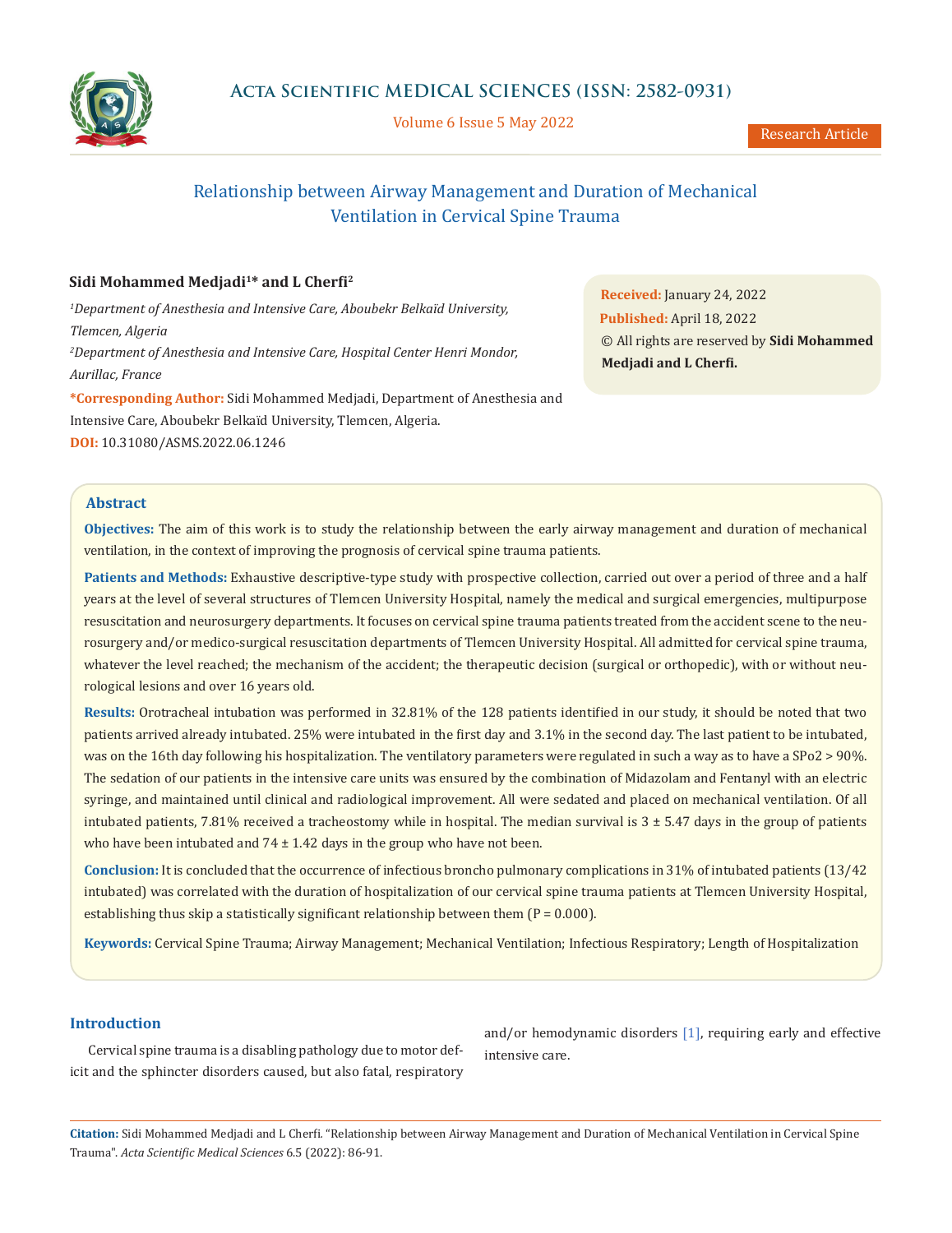Respiratory complications quickly require ventilatory assistance and remain among the most important causes of morbidity and mortality for this type of patient  $[2]$ .

The trauma of the cervical spine poses problems of multidisciplinary management in the acute phase because of the functional severity of the spinal cord prognosis, the frequency of lesional associations, and the heaviness of emergency surgery to be expected [3,4].

The main objective of our work is to study the relationship between the early management of airway management and the reduction of the duration of mechanical ventilation in the context of improving the prognosis of patients with cervical spine trauma.

## **Patients and Methods**

Our research work consisted in carrying out an exhaustive descriptive type study with prospective collection, carried out over a period of three and a half years extending from July 2013 to December 2016 at the level of several structures at Tlemcen University Hospital Center, including medical and surgical emergency services, multi-purpose resuscitation and neurosurgery.

It focused on the cervical spine trauma patients treated from the scene of the accident to the neurosurgery and/or medico-surgical resuscitation departments at our University Hospital Center, where, all admitted for cervical spine trauma, whether superior (C0-C2) or inferior (C3-C7) or mixed, whatever the mechanism of the accident, whatever the therapeutic decision (surgical or orthopedic), with or without neurological lesions, with or without signs of seriousness on admission and over 16 years old.

We excluded from our study all subjects with other associated traumatic spinal injuries, namely dorsal, lumbar and/or sacral.

#### **Results**

Orotracheal intubation was performed in 32.81% of the 128 patients identified in our study, it should be noted that two patients arrived already intubated.

25% were intubated on the first day and 3.1% on the second day. The last patient to have it, was on the 16th day following his hospitalization (Histogram 1).

Our main indications were:

Signs of respiratory, neurological and/or cardiorespiratory distress, Complete Motor Deficit (Complete Tetraplegia) and GCS ≤ 8/15.

The ventilatory parameters were regulated in such a way as to have a SPo2 > 90%.



**Histogram 1:** Orotracheal intubation days.

Sedation of our intensive care patients was provided by the combination of Midazolam (Hypnovel®) and Fentanyl® by electric syringe, and maintained until clinical and radiological improvement. They were all sedated and placed on mechanical ventilation.

Patients were sedated by intravenous administration of Fentanyl using an electric syringe pump, at a dose of 100 to 150 µg/h (2 - 3 ml/h), we opted for 2 ml/h. The prescription of Midazolam was 4 mg/h.

No major haemodynamic effects were reported during patient sedation, apart from bradycardia and slight drops in blood pressure when changing positions during physiotherapy sessions.

Of all intubated patients, 7.81% received a tracheostomy while in hospital (Histogram 2).

A physical rehabilitation was started early in our patients, mainly at the level of the neurosurgery and multipurpose resuscitation services. 22.65% received respiratory physiotherapy.

Overall strengthening of the deficient muscles (32.03%) and joint maintenance (37.50%) were also undertaken by our teams of physiotherapists aimed at preventing respiratory complications from decubitus and joint stiffness.

**Citation:** Sidi Mohammed Medjadi and L Cherfi*.* "Relationship between Airway Management and Duration of Mechanical Ventilation in Cervical Spine Trauma". *Acta Scientific Medical Sciences* 6.5 (2022): 86-91.

87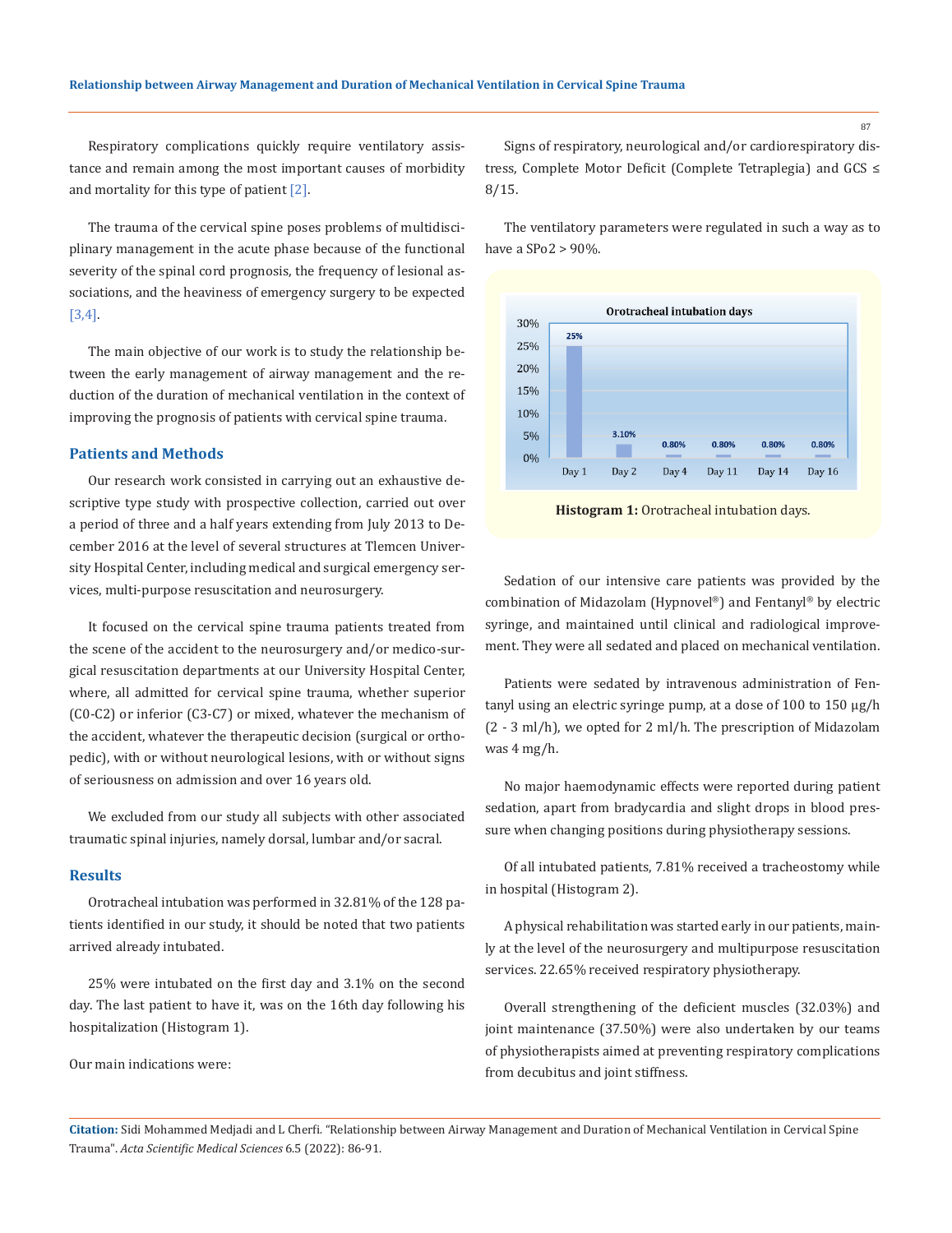

**Histogram 2:** Days of tracheostomies compared to admission.

The biological results of the samples taken at the level of the tracheal intubation tube or the tracheotomy on 18 patients revealed that 13 patients were carriers of different germs, sometimes combined.

*Pseudomonas aeruginosa* was identified in the majority (11.90%) in our patients, followed by *Staphylococcus aureus* (7.14%) and an association of several germs was noted in three patients. (The results of the respiratory and urinary infections identified are the subject of a new publication, which is why I could not detail them further).

The occurrence of nosocomial infections in our intensive care and neurosurgery departments has contributed to the aggravation of the often-precarious hemodynamic state in this type of patient, due to the extension of the duration of hospitalization parallel to that mechanical ventilation.

The median survival is  $3 \pm 5.47$  days in the group of patients who have been intubated and  $74 \pm 1.42$  days in the group who have not been (Figure 1).

#### **Discussion:**

Cervical spinal cord injury is a devastating event that has a profound effect on respiratory function. Respiratory involvement is one of the most common complications in cervical spine trauma patients.

In most studies, it is recognized that this is a pathology that involves the functional prognosis  $[5]$  and the vital prognosis (8.63%)



88

**Figure 1:** Graphical representation of survival as a function of the timing of tracheal intubation.

of death) when it comes to cervical spine trauma with respiratory problems [6,7]. It is a major cause of prolonged mechanical ventilation in critically ill patients [8].

Of all the patients admitted (42 patients) to the intensive care departments of the University Hospital Center, 90.47% of patients had a hospital stay of ≥ 48 hours.

Intubation was orotracheal in all of our patients who required it. It was a period of risk for worsening cervical spinal cord injuries and it was therefore necessary to maintain the physical means of restraint (rigid neck collar). This was the case of 7 patients (5.46%), who presented at least one of the four main predictive criteria of difficult intubation (history of difficult intubation, thyromental distance < 60 mm, mouth opening < 35mm, Mallampati class 3 or 4 were successfully intubated with the classical method.

The use of Airtraq® could have been a great alternative, even more advantageous than the Macintosh laryngoscope. Indeed, a randomized study carried out in 2011 by TRIMMEL., *et al*. evaluating this device showed more success of intubation with the classic method (47% VS/99%) in 56 patients requiring a difficult planned intubation.

**Citation:** Sidi Mohammed Medjadi and L Cherfi*.* "Relationship between Airway Management and Duration of Mechanical Ventilation in Cervical Spine Trauma". *Acta Scientific Medical Sciences* 6.5 (2022): 86-91.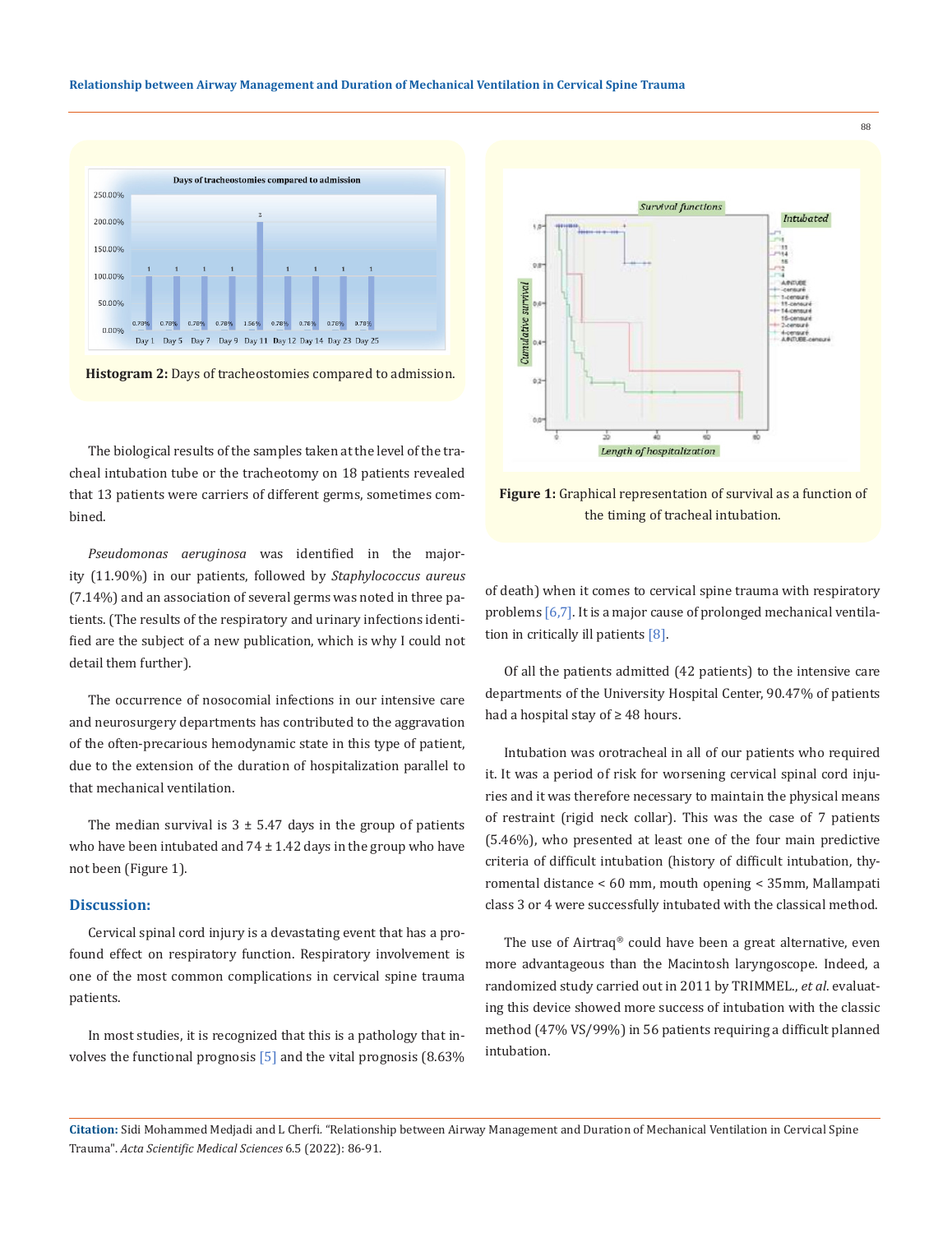89

Patients undergoing intubation were more severely debilitated than those who did not require intubation. The occurrence of infectious broncho pulmonary complications in 31% of intubated patients (13/42 intubated) was correlated with the duration of hospitalization of our cervical spine trauma patients at Tlemcen University Hospital, thus establishing a statistically significant relationship between them  $(P = 0.000)$  (Table 1).

|                                                             | <b>Evolution</b> |                    |                |                 |                |         |
|-------------------------------------------------------------|------------------|--------------------|----------------|-----------------|----------------|---------|
|                                                             | Improvement      | <b>Aggravation</b> | <b>Death</b>   | <b>Stablity</b> | <b>Total</b>   | P-value |
| Tracheal intubation                                         |                  |                    |                |                 |                |         |
| Not intubated                                               | 27               | 2                  | 2              | 55              | 86             | 0,000   |
| Intubated                                                   | 1                | 2                  | 37             | 2               | 42             |         |
| Tracheostomy on the day of surgery                          |                  |                    |                |                 |                |         |
| Yes                                                         | $\mathbf{0}$     | $\mathbf{1}$       | $\mathbf{1}$   | $\theta$        | $\overline{2}$ | 0,006   |
| No                                                          | 20               | 2                  | 17             | 31              | 70             |         |
| Ventilatory state at the end of the operation               |                  |                    |                |                 |                |         |
| Yes                                                         | 20               | 2                  | $\overline{5}$ | 30              | 57             | 0,000   |
| No                                                          | $\mathbf{0}$     | 1                  | 13             | 1               | 15             |         |
| Hemodynamic parameters on discharge from the operating room |                  |                    |                |                 |                |         |
| Total                                                       | 28               | 4                  | 39             | 57              | 128            |         |

**Table 1:** Airways management.

The international study by Jean-Louis VINCENT [9] found a higher rate of exposure to mechanical ventilation than ours (67.5%) and cases of secondary neurological worsening. However, a review of the literature did not find evidence of worsening neurological lesions in cervical trauma patients intubated orally under direct laryngoscopy [10].

The South African study by SOTHMANN., *et al*. [11] identified the obligation of mechanical ventilatory support in 32.2% of cases (23.4% required mechanical ventilation and 8.8% non-invasive ventilation). 64.6% of spinal cord injuries had been operated on in this series. Among ventilated patients, 91.5% were successfully weaned, and 0.9% remained dependent on the ventilator. 7.6% died for an average length of stay of 28 days.

These respiratory complications are obviously an important factor in the duration of mechanical ventilation (MV).

In a large cohort of patients with spinal injuries, the occurrence of respiratory complications in an intensive care unit (ICU) was a more important determinant of length of hospital stay than level of injury [12]. Consequently, a prolonged hospital stay would also increase the risk of iatrogenic complications inherent in heavy resuscitation techniques  $[13]$ , and the longer the hospital stay the higher the cost of management [13].

The patient eventually falls into the vicious circle of intubation, infectious pneumonia, difficulties with weaning and the risk of reintubation or tracheotomy with all the consequences we known.

The same observations were made by KALLEL, POLDERMAN, and FAILLI., *et al*. according to which, the acquired pneumonia is frequent and formidable because it increases the duration of MV as well as the length of stay in intensive care  $[14]$ , the temperature in patients cerebral lesions, and therefore affect the neurological state [15].

They also increase the number of episodes of intracranial hypertension and degrade the GCS in cervical injuries associated with a head trauma [16], as well as the rate of tracheostomy, mainly in quadriplegics and that of respiratory complications which are more determinants of length of stay and hospital costs than the level of injury itself [17,18].

**Citation:** Sidi Mohammed Medjadi and L Cherfi*.* "Relationship between Airway Management and Duration of Mechanical Ventilation in Cervical Spine Trauma". *Acta Scientific Medical Sciences* 6.5 (2022): 86-91.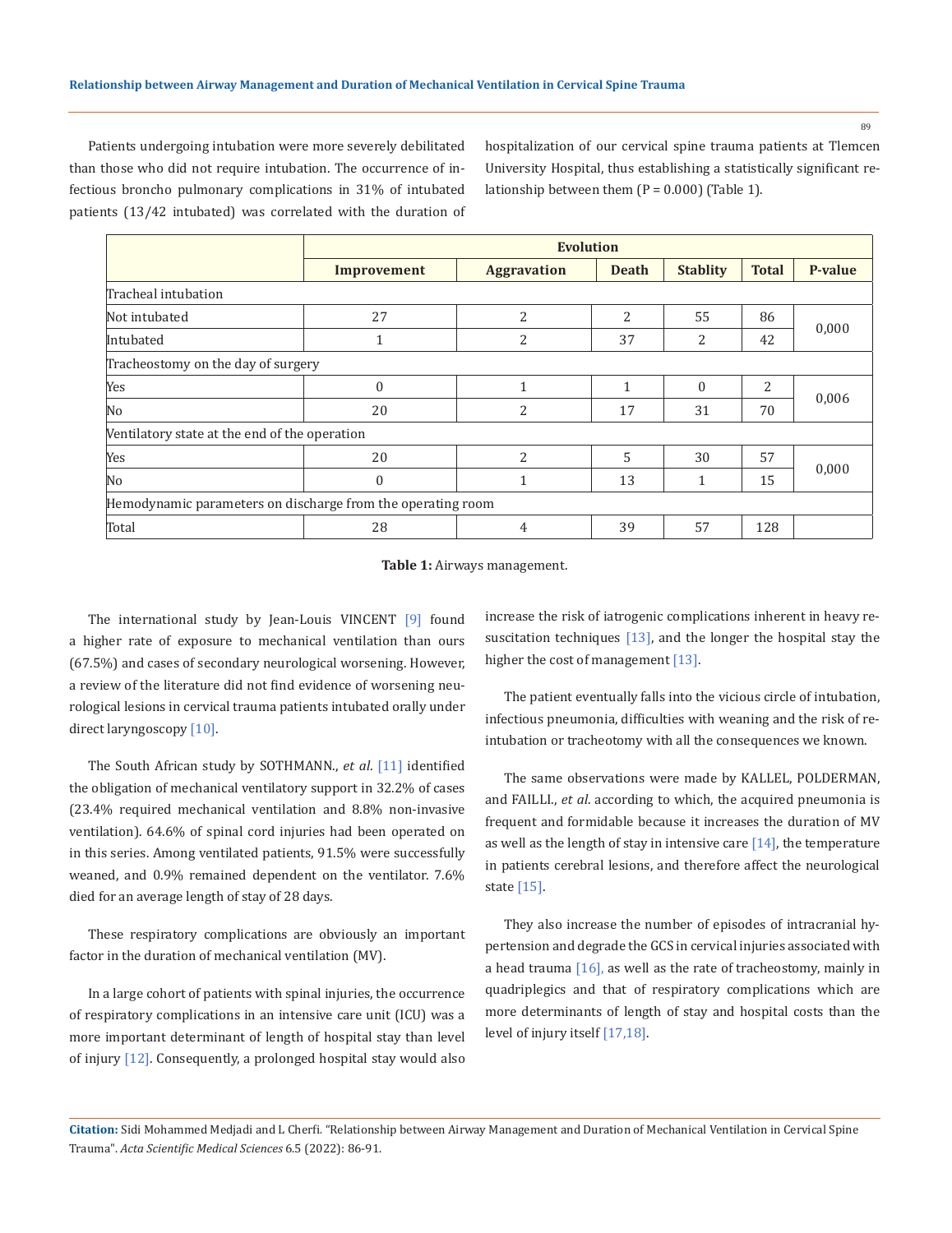A review of the literature reported that 78% of all patients had VM-related complications during the first 2 weeks of hospitalization [19].

Healthcare-associated pneumonia [20] appeared in this study primarily in the first 4 weeks after trauma and was diagnosed in 51.4% of cases.

Another retrospective study led by ROQUILLY., *et al*. [21] in Rennes - France on 164 cervical traumas in three ICUs (January 2001 - December 2009), aimed to analyze the factors involved in the duration of MV and if its duration was associated with longterm neurologic status. The median duration of MV was 11 days (2-26 days).

In multivariate analysis, MV duration increased with pneumonia (P = 0.0001), atelectasis (P = 0.0042), and tracheostomy (P = 0.0001).

After exploratory analysis, increased MV duration was the only factor associated in multivariate analysis with a low ASIA motor score on ICU discharge  $(P = 0.0201)$  and at 1 year  $(P = 0.0003)$ .

Thus, at the end of the operation, several authors recommend admitting in an ICU any traumatized cervical spine with respiratory problems at the start, while most of them recommend to keep them intubated, under sedation and under respiratory assistance, even whether respiratory function was initially maintained.

The residual effect of the anesthetic agents, a certain degree of hypothermia, the possibility of late onset postoperative bone marrow deficits justify the maintenance of ventilatory support and individualized progressive weaning associated with intensive physiotherapy [22-24].

## **Conclusion**

From the data analyzed in our work, it is evident that patients undergoing intubation were more severely debilitated than those who did not require intubation. The duration of artificial ventilation is in itself an important risk factor, which hinders the favorable development of these parents.

For this reason, it will be necessary to emphasis the needs and the necessity of the artificial ventilation at the cost of considerable risks of occurrence of infectious broncho pulmonary complications and of the difficulties of weaning which result therefrom, most often very complicated to achieve. The prevention of respiratory complications could therefore significantly limit the handicaps of quadriplegic patients.

Optimizing airway control on admission makes clear clinical sense and has been shown to increase the likelihood of a favorable outcome. Adequate management is necessary to reduce morbidity and mortality rates.

### **Conflict of Interest**

The authors have stated that there is no conflict of interest.

## **Acknowledgments**

We are thankful for all the practicing physicians of the Neurosurgery and Anesthesia-Intensive care department of Tlemcen University Hospital, who participated in the care of cervical spine trauma patients and in the collection of data:

- **• Internal Doctors**: In particular Sarah Benmostefa and Charaf Meghelli, who have done a remarkable job.
- **• Medical Staff**: Khadidja Diboune, Amina Bendahmane and Karim Belghit.
- **• Paramedical Staff:** Mr. El H Madani, Mrs. Khalida Hadef and all the nurses in the department and physiotherapists. All dedicated and very well organized in the rotation of the guards.
- **• International Teams:** Professor. Frederic Aubrun (Croix Rousse Hospital) and Professor. Anne-Marie Schott Pethelaz (Hesper Laboratory) France**.**
- **• University Hospital Departments:** Professor. Mohamed Si Saber (Neurosurgery), Professor. Rachida Djerfaoui (Anesthesia - Intensive care), Professor. Meriem Bouteflika (Radiology), Professor. Katia Taouli (Hemobiology) Algeria.

#### **Bibliography**

- 1. B Bussel., *et al*. "Les tétraplégiques par lésions médullaires, actes des 14e entretiens de l'Institut Garches". (Éditions Roche) (2001).
- 2. [Jackson AB and Groomes TE. "Incidence of respiratory compli](https://pubmed.ncbi.nlm.nih.gov/8129577/)[cations following spinal cord injury".](https://pubmed.ncbi.nlm.nih.gov/8129577/) *Archives of Physical Medi[cine and Rehabilitation](https://pubmed.ncbi.nlm.nih.gov/8129577/)* 75.3 (1994): 270-275.

90

**Citation:** Sidi Mohammed Medjadi and L Cherfi*.* "Relationship between Airway Management and Duration of Mechanical Ventilation in Cervical Spine Trauma". *Acta Scientific Medical Sciences* 6.5 (2022): 86-91.